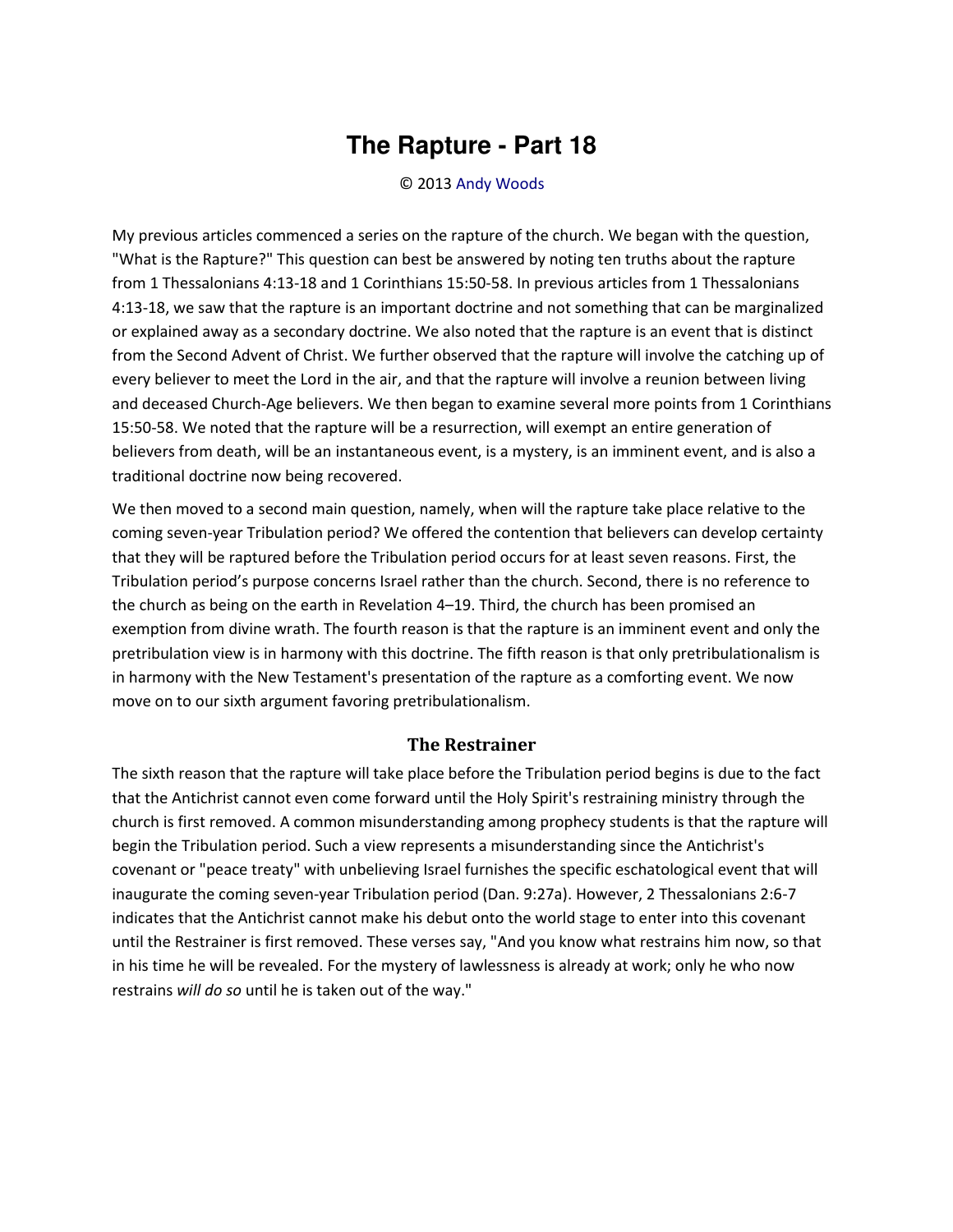Of course, the pertinent question becomes what or who is the restrainer spoken of in these verses? In the last article, it was explained why the best interpretive option is that the restrainer mentioned in 2 Thessalonians 2:6-7 is the Holy Spirit. Exactly how does the Holy Spirit today hold back the Antichrist? In the present Church-Age, the Holy Spirit permanently indwells every true child of God. In John 14:16, Jesus said of the Holy Spirit, "I will ask the Father, and He will give you another Helper, that He may be with you forever" (John 14:16). Because the Holy Spirit indwells every single Christian (1 Cor. 6:19; Rom. 8:9), the Holy Spirit currently restrains the spirit of Antichrist in the world through the life of the individual Christian and the church. The Christian's Spirit indwelt presence in the world thus keeps the spirit of the Antichrist in check and inhibits the Antichrist ultimately from coming to power.

This spiritual reality is perhaps one of many reasons why Jesus referred to believers as the salt and light of the earth (Matt. 5:13-16). This truth also explains why it is so important for Christians to be involved in secular society through participation in the democratic process, vocational employment, holding positions of influence, and prayer. God uses such involvement to not only check the spirit of the Antichrist but also to prevent the Antichrist from coming to power. Because the believer's presence in the world acts as a hindrance to the Antichrist's advent, Satan hates the earthly existence of the Christian and the church and wages perpetual warfare against them (Eph. 6:11-12). Such hatred may help explain why, according to some estimates, modern global Christian martyrdoms are currently at an all-time high.

Moreover, many people attack the study of end times Bible prophecy on the grounds that such a focus encourages Christians to adopt a mentality that says that it is God's will for the world to go from "bad to worse." Opponents of a literal understanding of biblical Eschatology often claim that this attitude undermines the Christian's obligation to be salt and light to the secular world.<sup>1</sup> In actuality, 2 Thessalonians 2:6-7 teaches that the Christian's very presence and involvement in the world is the very thing preventing the predicted last days' scenario from unfolding. Thus, it is not an inconsistency for a Christian to be concerned and involved with secular society while simultaneously believing that the Antichrist will one day come to power and lead the world astray.

How does all of this lend support to the pretribulational rapture view? According to 2 Thessalonians 2:1-2, the Thessalonian Christians had received a forged letter alleging to have come from Paul indicating that the Day of the Lord had already started. As a result, they believed that the Day of the Lord, or the seven-year Tribulation period, had already begun and they were in the midst of it. In 2 Thessalonians 2:6-7, Paul wrote the troubled Thessalonian Christians to tell them that the Tribulation period had not yet begun. The Antichrist cannot come to power and initiate the Tribulation period by entering into the covenant with Israel until the restrainer is first removed. The Restrainer is the Holy Spirit. As stated before, since the Holy Spirit indwells every believer, the Holy Spirit restrains both the spirit and revelation of the Antichrist through the presence of Christians and the church in the world.

 $\overline{a}$ 

<sup>&</sup>lt;sup>1</sup> Gary North, *Rapture Fever* (Tyler, TX: Institute for Christian Economics, 1993).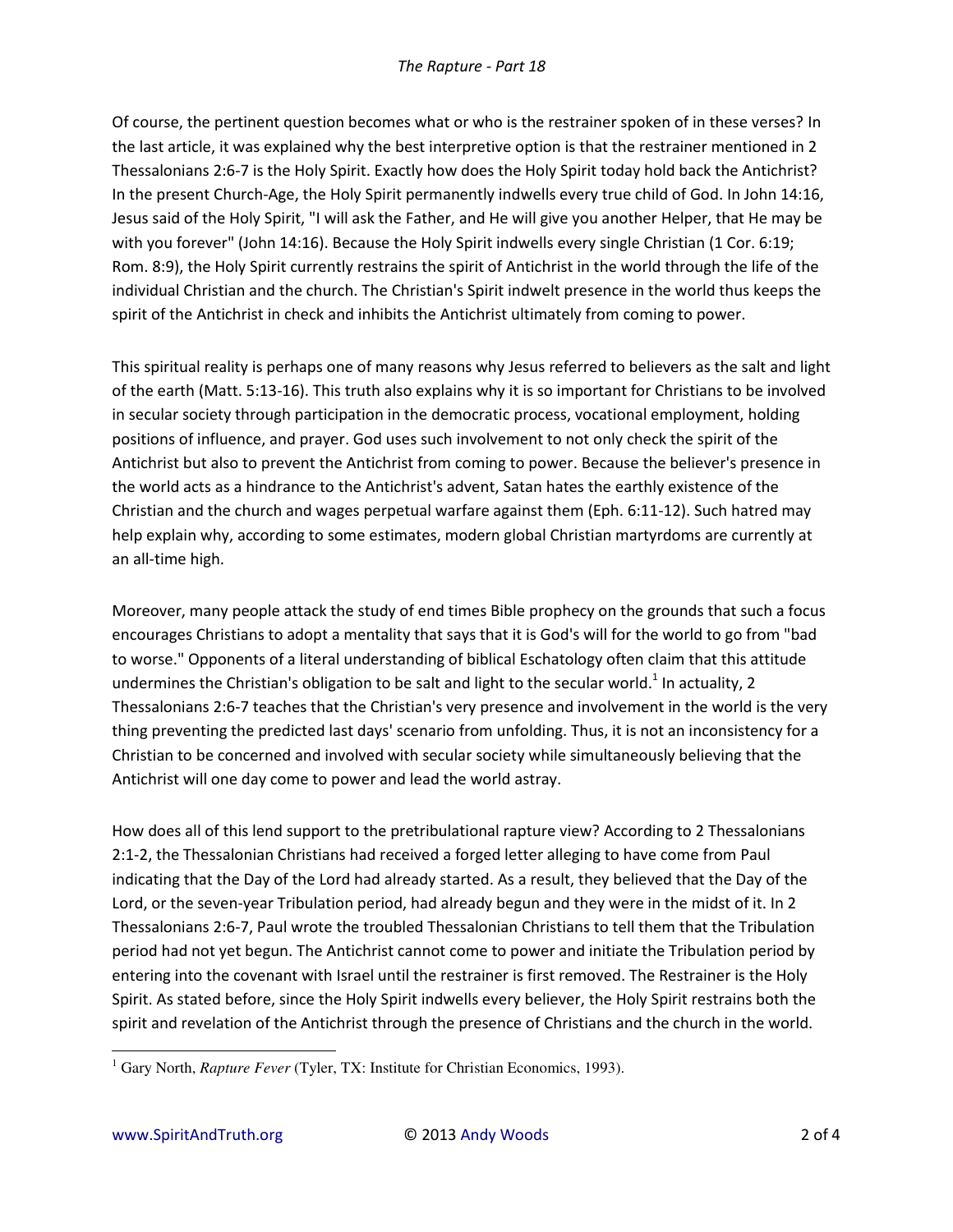Because the Holy Spirit permanently indwells all believers, it would be impossible for God to remove the restraining ministry of the Holy Spirit from the earth without simultaneously removing the believers whom the Holy Spirit permanently indwells from the earth. If God removed the Spirit without the believers in whom the Spirit dwells, Jesus would be breaking His promises of the Holy Spirit indwelling all believers forever (John 14:16) and never abandoning His own (Matt. 28:20; Heb. 13:5). Thus, the Antichrist cannot come to power and the Tribulation period cannot begin until all Christians are removed from the earth through the rapture. Knowing this makes it a waste of time for Church-Age believers to attempt to figure out if various modern world leaders are the antichrist. That fact will not be made clear until after the church has already been raptured to heaven.

After the restraining ministry of the Holy Spirit is removed, then Satan will be unhindered an unencumbered. He will thus be free to unleash his man the Antichrist onto the world stage. This Antichrist will then launch the seven-year Tribulation period by entering into the covenant with unbelieving Israel. He will deceive the masses (2 Thess. 2:8-12). As a result, humanity will quickly coalesce into a one-world false religious, economic, and political system. In this sense, the removal of the Restrainer from the earth will result in ultimate global rebellion, apostasy or departure from known truth.

Some might question this interpretation on the grounds that if the Holy Spirit departs from the earth prior to the Tribulation, how can people be saved in that future time? The Scripture predicts that many people will become believers in Christ during the future Tribulation (Rev. 7:9ff). How are such salvations possible with the Spirit absent? Is not the convicting ministry of the Holy Spirit necessary in order to make the lost aware of the need to trust Christ for eternal salvation? Since the Holy Spirit is deity (Acts 5:3-4), He is omnipresent ("everywhere at the same time") making His complete departure from the earth during the Tribulation period, or any other time period for that matter, an impossibility. David proclaimed, "Where can I go from Your Spirit? Or where can I flee from Your presence? If I ascend to heaven, You are there; If I make my bed in Sheol, behold, You are there" (Ps. 139:7-8). Therefore, the above stated objection to this interpretation can be answered by noting that while the current restraining ministry of the Holy Spirit will not be present on the earth during the Tribulation period, the convicting ministry of the Holy Spirit will still be in operation. As the Holy Spirit convicts people of their need to accept Christ as Savior (John 16:7-11), numerous people will be converted to Christ during this time period. In other words, the only pneumatological removal between the transition from the Church-Age to the Tribulation subsequent to the rapture will be the ministry of restraint. The Sprit's unique and present ministry of restraining the advent of the Antichrist will end with the rapture while the Spirit's convicting ministry will remain.